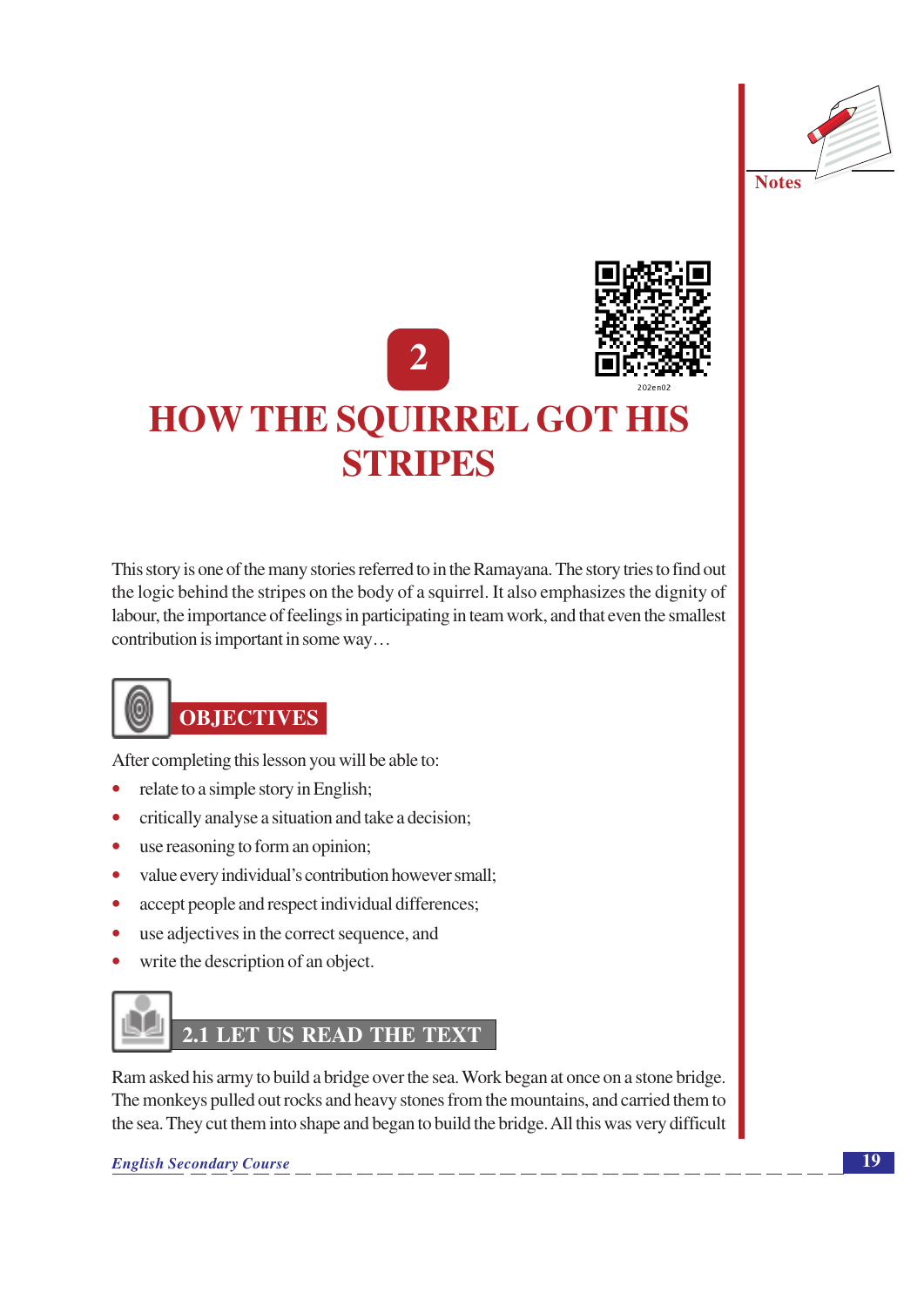

**Notes** 

work and it took a long time. Thousands of monkeys worked night and day. Rama felt happy. "How hard they work! Their love for me makes them work like this," thought Rama.

One day Rama saw a small brown squirrel. He was going up and down the seashore with little pebbles in his mouth. The little squirrel could carry only little pebbles at a time in his small mouth. He carried the pebbles from the seashore and dropped them into the sea. A great monkey was carrying a large heavy stone on his back and the squirrel came in his way. The monkey jumped back.

"Here, you little thing," shouted the monkey in a voice like thunder, "you're in my way, I stepped back and you're alive now. But I nearly fell. And what are you doing here?"

The little squirrel looked up at the great monkey.

"I'm sorry you nearly fell, Brother Monkey," he said in his small voice, "but please always look where you are going. I'm helping Rama build the bridge. And I want to work hard for him."

"You, what?" shouted the monkey and laughed aloud. "Did you hear that!" he said to the other monkeys. "The squirrel is building a bridge with his pebbles. Oh dear! Oh dear! I've never heard a funnier story." The other monkeys laughed too.

The squirrel did not think this funny at all. He said, "Look, I can't carry mountains or rocks. God gave me only a little strength. I can only carry pebbles. My heart cries out for Rama and I'll do all Lean for him"

The monkeys said, "Don't be foolish. Do you think you can help Rama? Do you



**Fig. 2.1** 



Fig. 2.2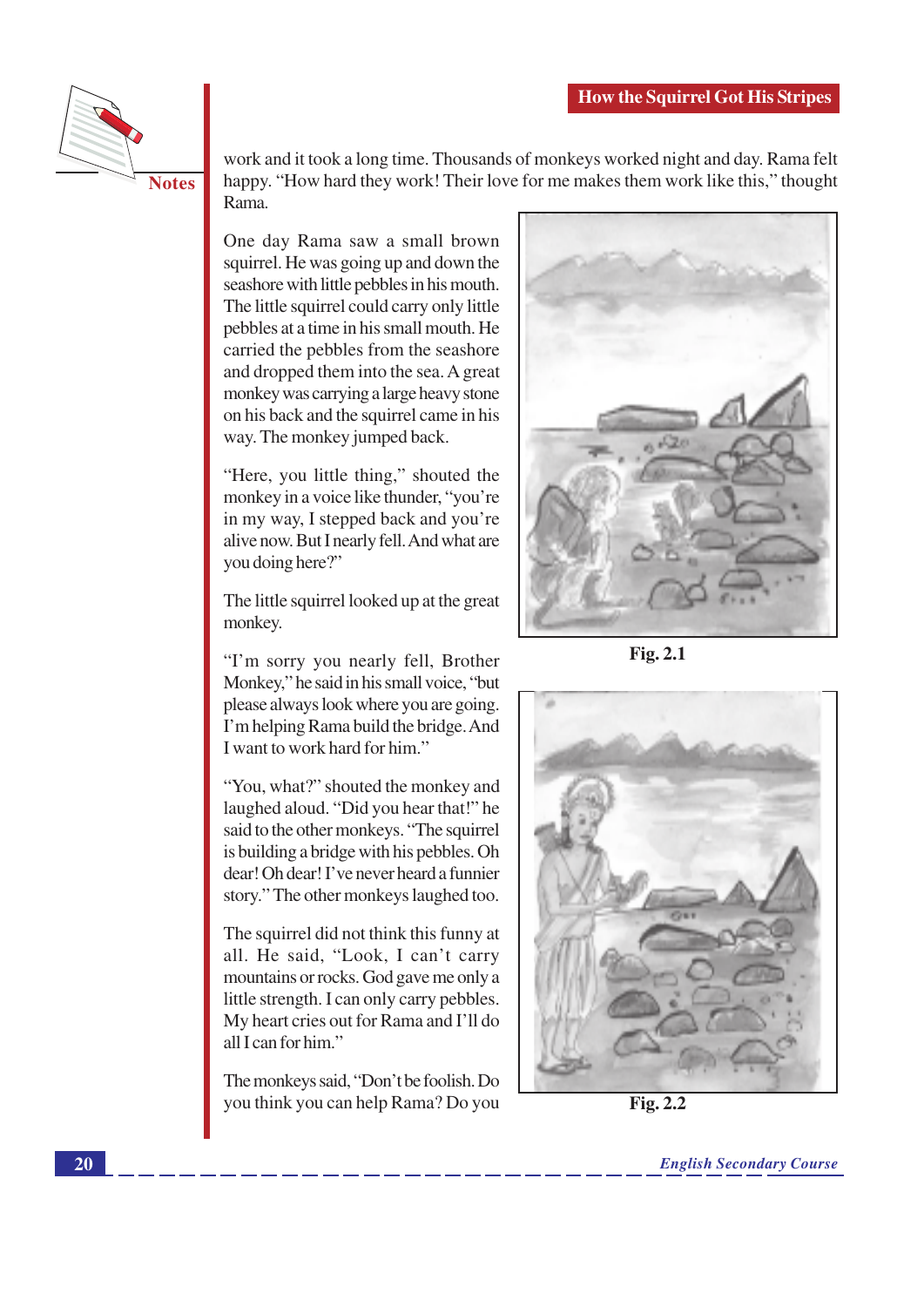think we can build a bridge with pebbles? He has a big army to help him. Go home and don't get in our way."

"But I want to help, too," said the squirrel and would not go.

He carried the pebbles again from the shore to the sea. The monkeys were angry and one of them picked up the squirrel by his tail and threw him far away.

The squirrel, crying out the name of Rama, fell into his hands.

Then Rama held the squirrel close to him. He said to the monkeys, "Do not make fun of the weak and the small. Your strength or what you do is not important. What matters is your love. This little squirrel has love in his heart."

He then held the squirrel closer to him and said, "Little one, your love touches my heart." He said these words and passed his fingers gently over the little squirrel's back. And when he put him down there were three white stripes on his back. These were the marks of Lord Rama's fingers.

From then on the squirrel carries the three white stripes on his back.

(A tale from the Ramayana)

### **2.2 LET US UNDERSTAND THE TEXT**

### 2.2.1 PART 1

Rama asked his army...................................The other monkeys laughed too.

Monkeys were helping Lord Rama to build a bridge over the sea. They were pulling out the rocks and heavy stones from the mountains and carrying them to the sea. A little squirrel was also carrying little pebbles from the mountains and throwing them into the sea. Suddenly he came in the way of a big monkey. The monkey shouted at the squirrel and wanted to know what he was doing there. When the squirrel told the monkey that he was also contributing in building the bridge, all the monkeys made fun of him.

# **INTEXT QUESTIONS 2.1**

- 1. Building a bridge was difficult work involving several steps. Complete the steps:
	- pulling out
	- the sea
	- **Example 2** Shapes
	- building the bridge

**English Secondary Course** 



**Notes**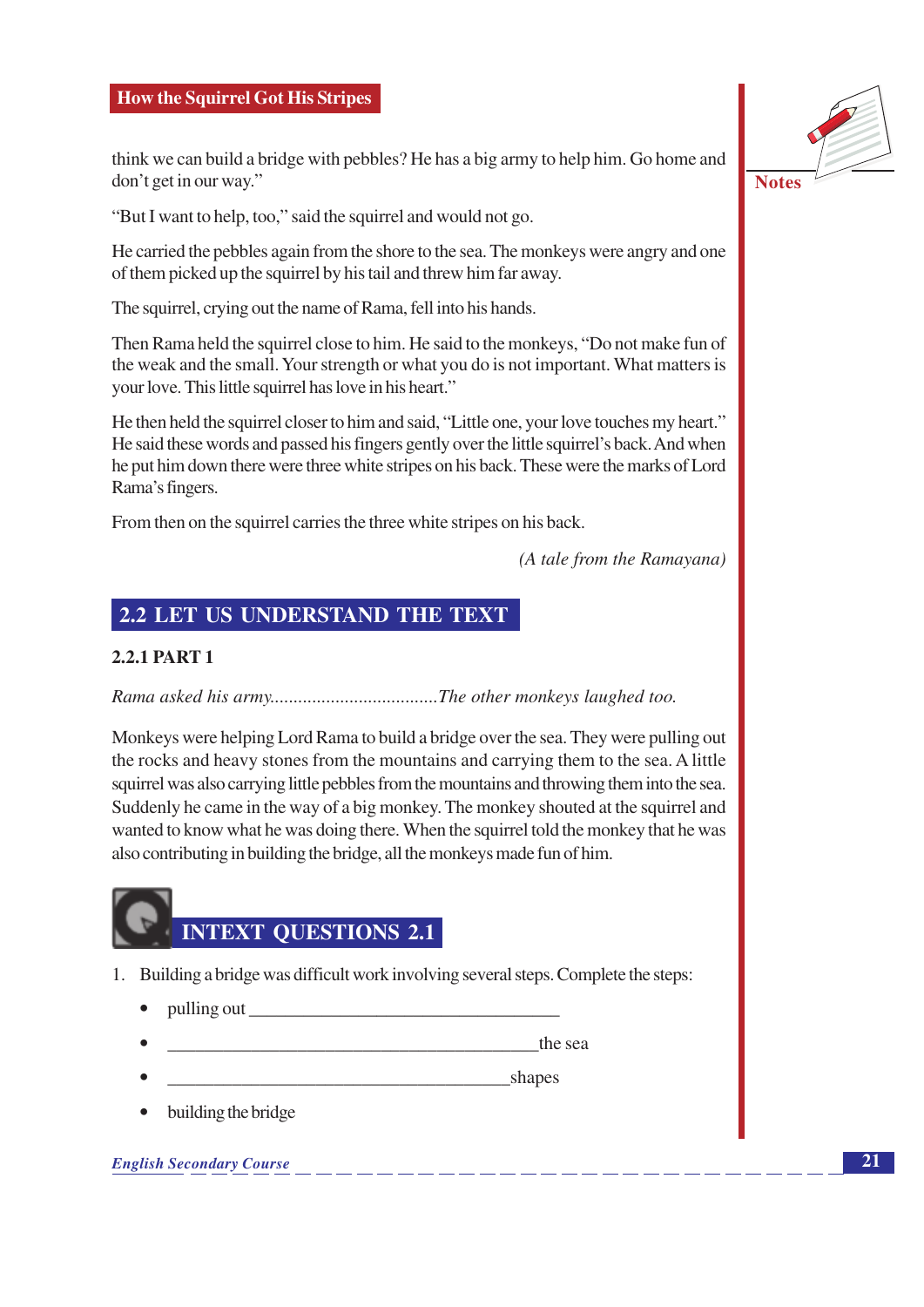

2. Complete the following table showing the contrast between the monkey and the squirrel:

|          | <b>Monkey</b> | <b>Squirrel</b>                 |
|----------|---------------|---------------------------------|
| size     |               |                                 |
| voice    |               | $small \$ weak $\setminus$ soft |
| strength | strong        |                                 |
| attitude |               | polite                          |

3. Why did the monkeys make fun of the squirrel?

### **2.2.2 PART 2**

The squirrel did not give up even when the monkeys made fun of him. The monkeys were angry and one of them picked up the squirrel and flung (threw) him away. The squirrel fell into the hands of Lord Rama. Lord Rama told the monkeys not to make fun of the squirrel because he was small. He also told the monkeys that he valued the squirrel's work and help in building the bridge because it was done with love. Lord Rama gently ran his fingers over the squirrel's back and put him down. The three white stripes that we see on the back of a squirrel are believed to be the marks of Lord Rama's fingers.

### **INTEXT QUESTIONS 2.2**

- 1. How did the squirrel justify what he was doing?
- 2. Why did the squirrel want to help in building the bridge?
- Was the work of the squirrel less important than the monkey's work? Give reasons for 3. vour answer.
- 4. How did the squirrel come into Rama's hands?
- 5. How did the squirrel get his stripes?

### abc **2.3 LET US LEARN GRAMMAR**

Read the following descriptions taken from the text:

- a small brown squirrel
- a large heavy stone
- three white stripes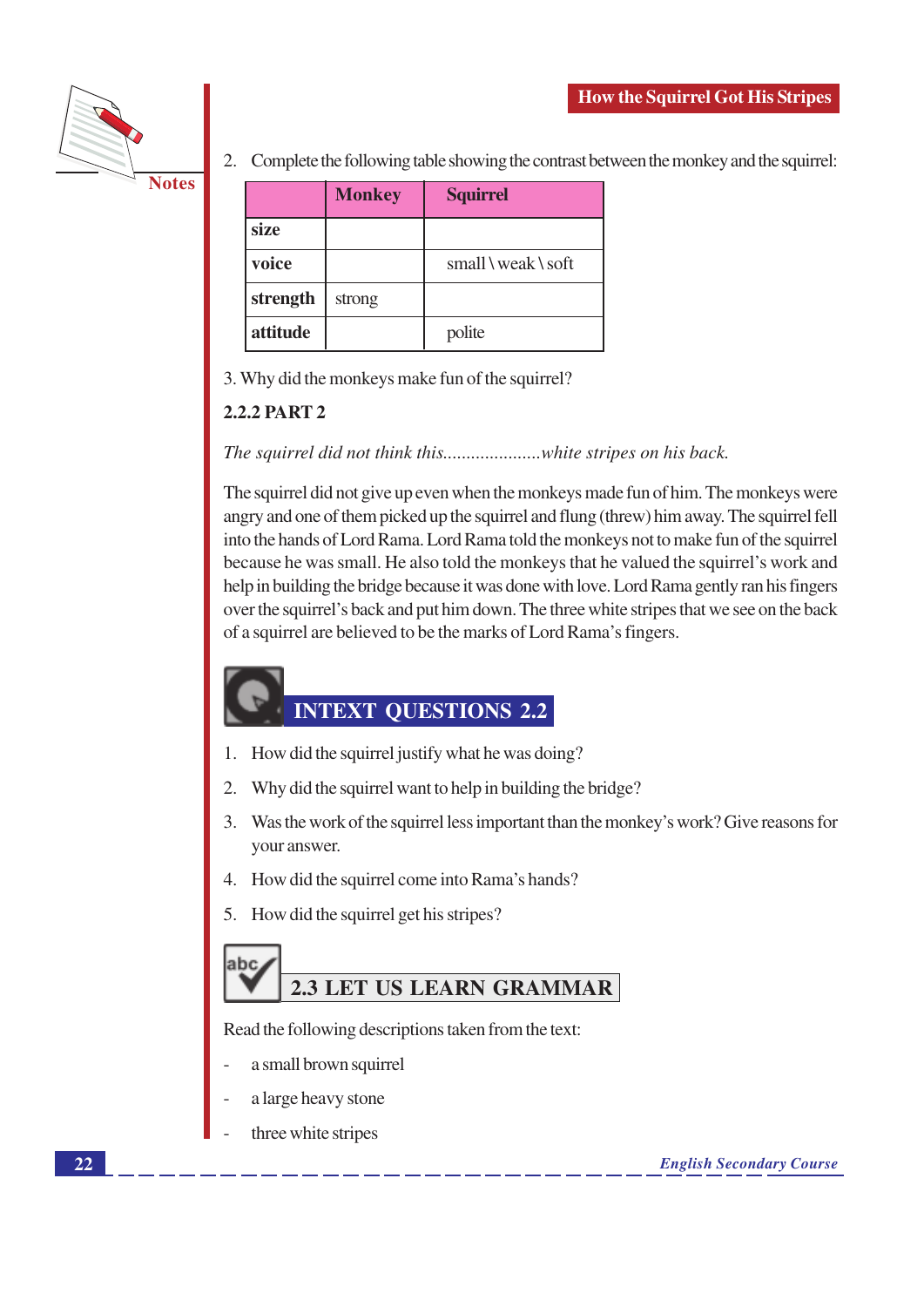

To describe any person, place or thing, adjectives are used to tell their size, colour,  $\bullet$ age, origin, etc. When two or more than two adjectives are used before a noun, they are usually used in the following order:

| opinion   | size  | shape | age | colour | origin | material | noun      |
|-----------|-------|-------|-----|--------|--------|----------|-----------|
|           |       |       | old |        |        | oil      | paintings |
|           | small | round |     |        |        | wooden   | box       |
| lovely    |       | long  |     | black  |        | leather  | coat      |
| delicious |       |       |     |        | Indian |          | food      |

- Numbers go before adjectives. Example: three white stripes  $\bullet$
- If there are more than two adjectives, a comma is usually used between them.  $\bullet$

### **Exercise 1**

Use the dialogues/statements given in each bubble to complete the description in the sentence given against it. The first one is done for you.

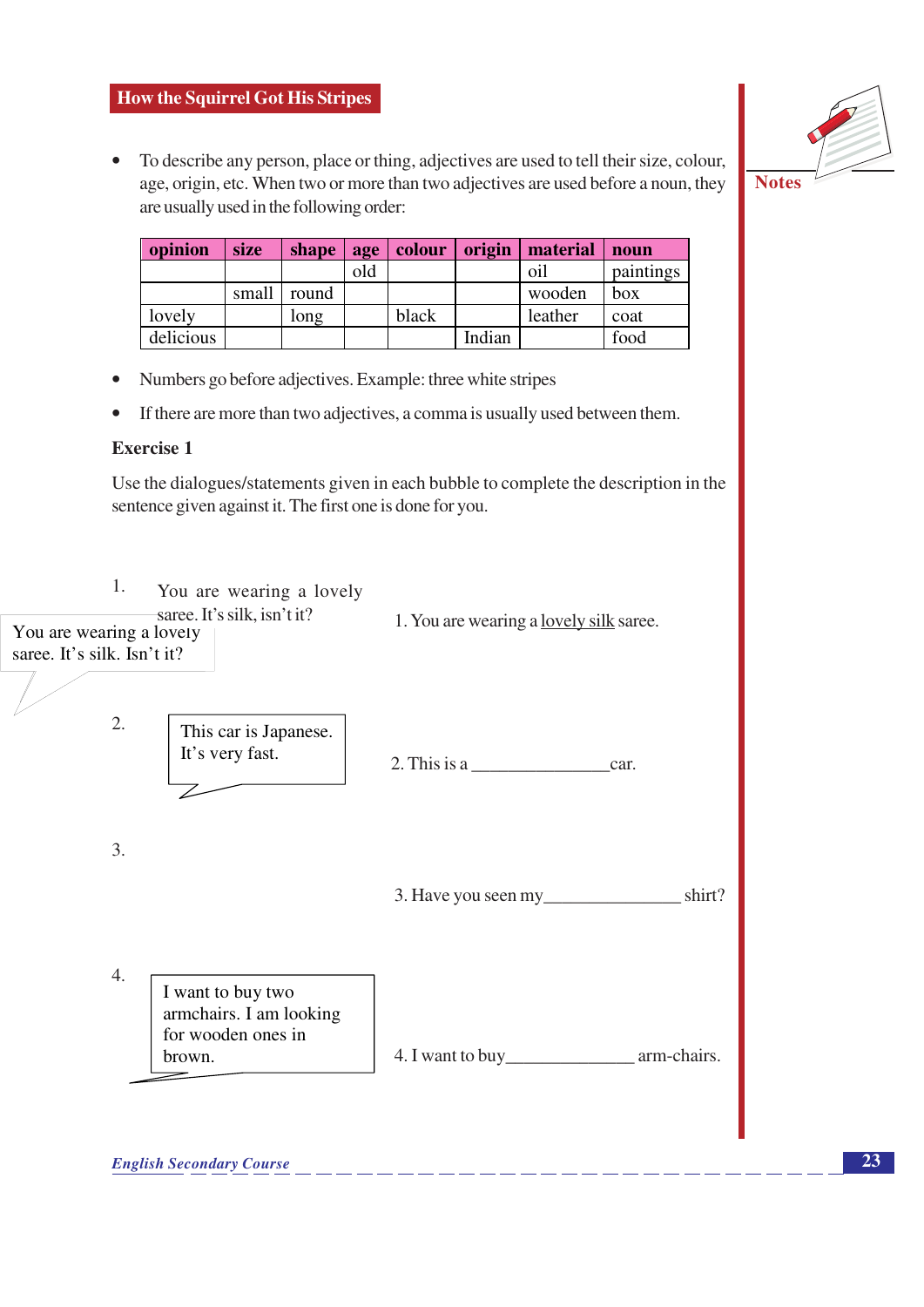

### **Exercise 2**

Complete the sentences using two adjectives in each sentence.

- 1. My favourite possession is  $a \setminus an$
- 2. I would like to buy a \ an  $\Box$  for my mother.
- 3. My father has a  $\tan$
- 
- 5. I live in a  $\tan$



Work with a friend to solve riddles. This is how you can do it.

- Describe an object without naming it and ask your friend to identify the object.
- Then let your friend describe an object and you guess what it is.
- To describe any object, you can tell about its size, shape, colour, texture or its function, whatever is relevant.

### **Example:**

**Riddle**: I am a long thin object, usually made of wood. You use me for writing or drawing. What am I?

Answer: a pencil



Listen to the poem "Human Family" on tape/CD or ask a friend to read it out to you.

Human Family I note the obvious differences in the human family. Some of us are serious. some thrive on comedy.

The variety of our skin tones can confuse, bemuse, delight, brown and pink and beige and purple, tan and blue and white.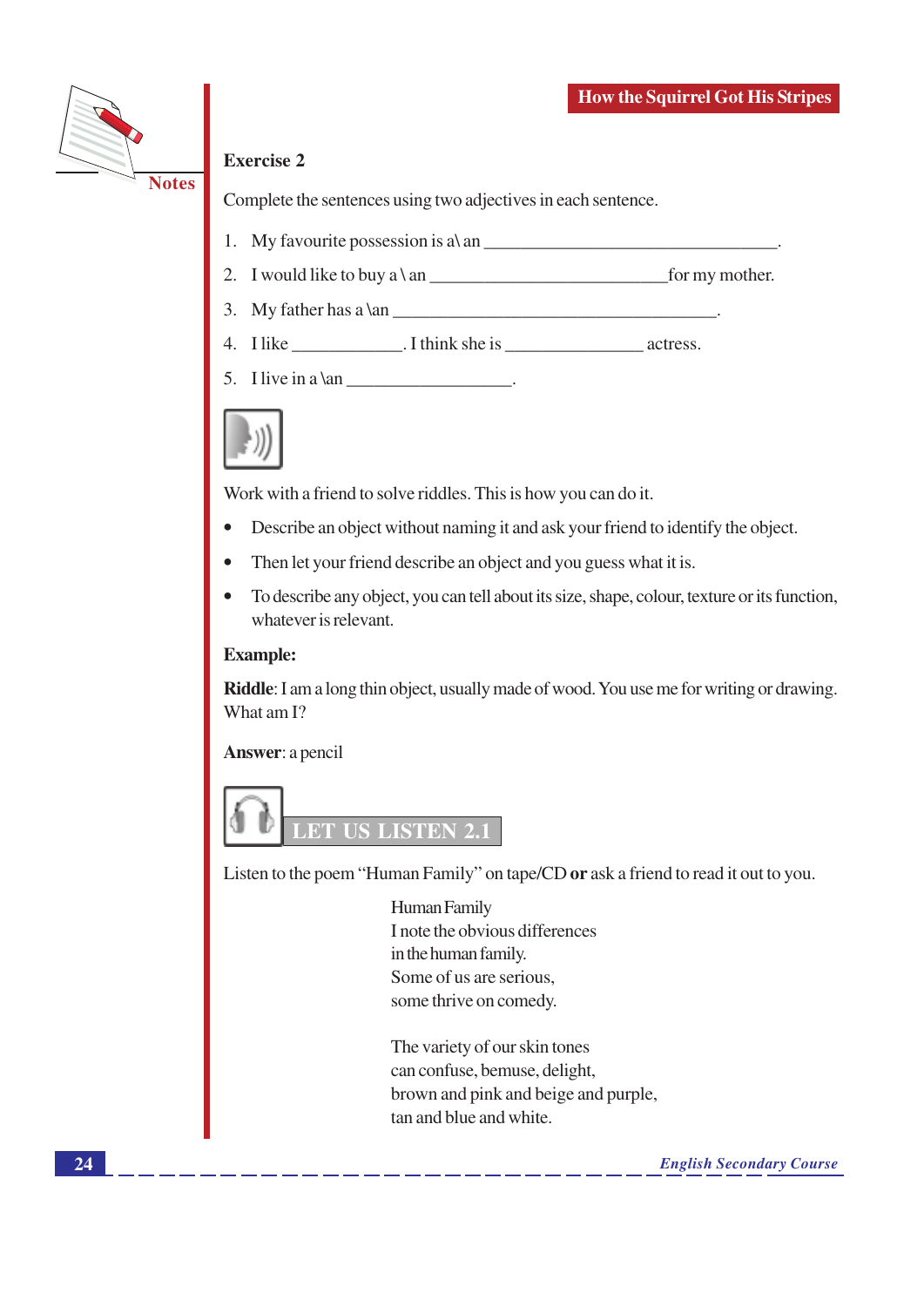I've sailed upon the seven seas and stopped in every land, I've seen the wonders of the world not yet one common man.

I know ten thousand women called Jane and Mary Jane, but I've not seen any two who really were the same.

I note the obvious differences between each sort and type, but we are more alike, my friends, than we are unalike. We are more alike, my friends, than we are unalike.

- Maya Angelou

**Notes** 

After listening to the poem complete the following summary by filling each blank with a word from the box:

| same | human | colour                                               | alike | different                     |         |
|------|-------|------------------------------------------------------|-------|-------------------------------|---------|
|      |       | We all have $a(1)$ nature and $(2)$                  |       | of skin. Nowhere in the world |         |
|      |       | $\alpha$ do we find any two people who are the $(3)$ |       | . Still we are all $(4)$      | because |
|      |       | we all belong to the $(5)$ family.                   |       |                               |         |



### **Describing an Object**

Read the following notice put up on a students' notice board:

Date:

LOST!

I have lost my wristwatch. It is a Titan Classique ladies' wristwatch. It is small and diamond-shaped with a golden dial and a black strap. 'Water-resistant' is marked on the back of the dial.

The finder is requested to return it to the undersigned.

Monisha

 $X B$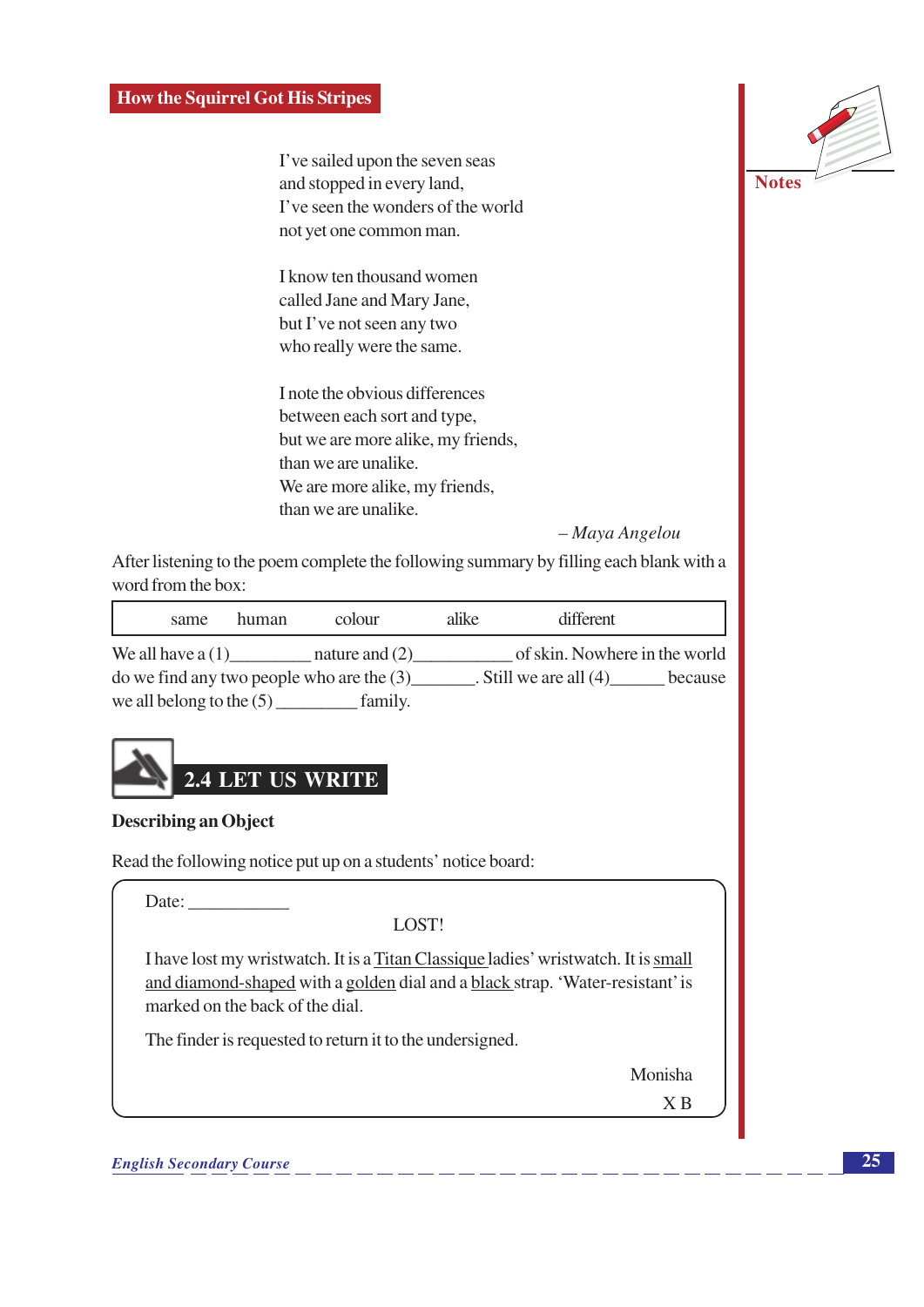

Notice the details in the description:

**Brand name** Classique ladies' Size & shape small diamond-shaped Colour of dial golden

Colour of strap

**Exercise** 

You lost a brief case containing important documents while travelling by bus. Complete the following notice to be inserted in a newspaper. Include all the details describing the briefcase and its contents. Give your contact number and address.

black

**LOST** 

I lost my brief-case while travelling from Saket to the Interstate Bus Terminal by Bus No. 249 on 4 March.

It is

It contains

The finder is requested to contact



Talk to two of your friends or siblings (brothers\sisters). Make lists of what you can do and what your friends \ brothers\ sisters can do.

| The things I<br>can do | The things my friend $\lambda$<br>brother\sister (1) can do | The things my friend $\setminus$<br>brother $\setminus$ sister (2) can do |
|------------------------|-------------------------------------------------------------|---------------------------------------------------------------------------|
|                        |                                                             |                                                                           |
|                        |                                                             |                                                                           |
|                        |                                                             |                                                                           |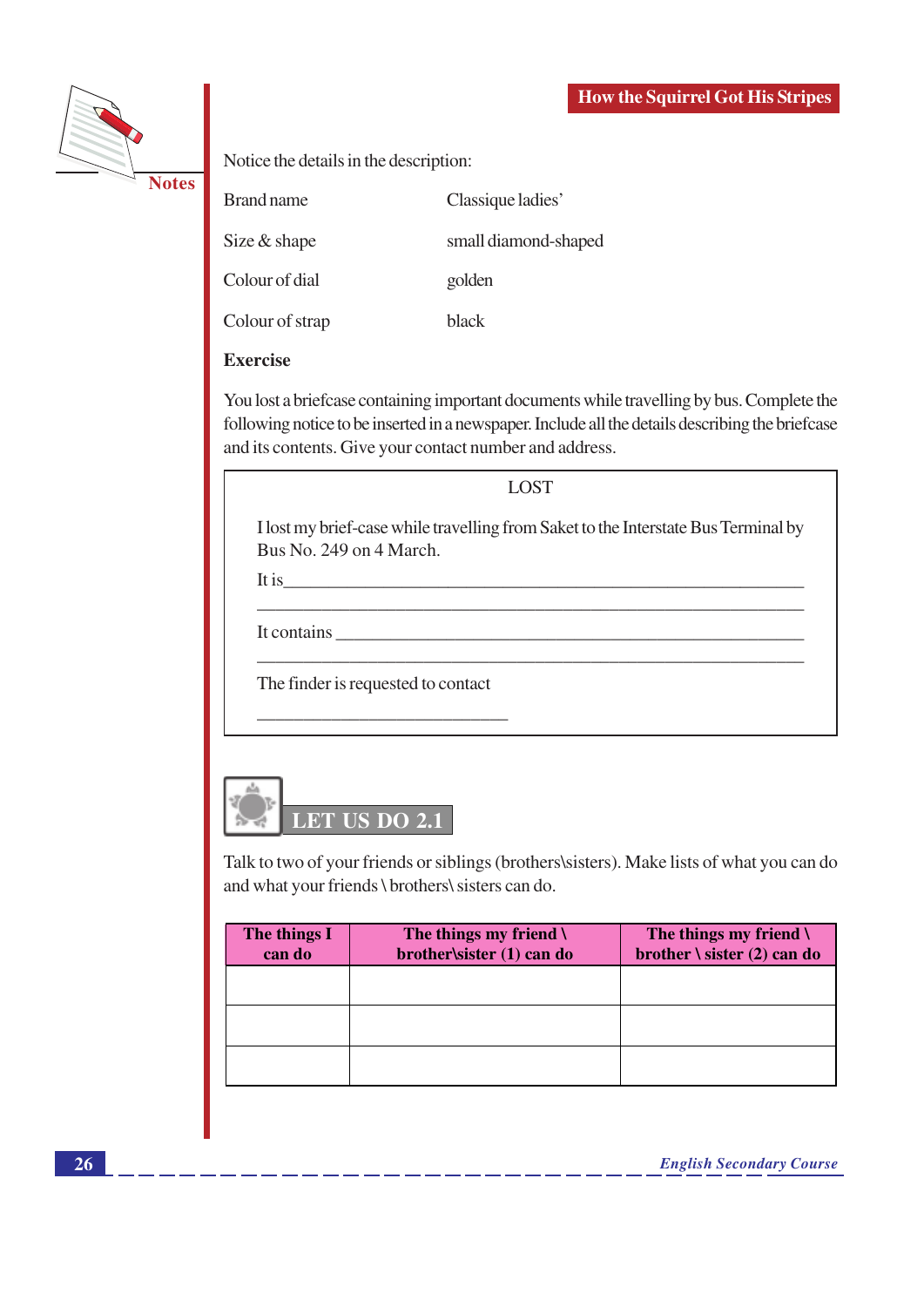What can you say about the importance/usefulness of each of the abilities you filled in the three columns in the above table? Write and explain in 8-10 sentences.



**Notes** 

### **DO YOU KNOW**

### **What Is bullying?**

Teasing or making fun of a sibling (brother/sister) or a friend is not usually harmful when done in a playful and friendly way. But when teasing becomes hurtful, unkind, and constant, it becomes bullying, and needs to stopped.

Bullying means intentionally hurting someone in physical, verbal, or psychological ways. It can range from hitting, pushing, name-calling, threats, and mocking, to extorting (obtaining by force) money.

The effects can be serious and affect the victim's sense of self-worth and future relationships.

## LET US DO 2.2

Assume that a new family with two children has recently shifted to your neighbourhood from another State. These children are bullied by other children very often because of their language, the clothes they wear and their mannerisms.

- What would you do to make all children accept each other's differences and be friends?  $\bullet$
- Put your ideas into practice.
- Write in 3-4 sentences about what you did and what the result was.  $\bullet$



In this lesson, you learnt that we should not make fun of the weak and the small, and that love is more important than physical strength.



1. Which qualities of Lord Rama are highlighted in this story?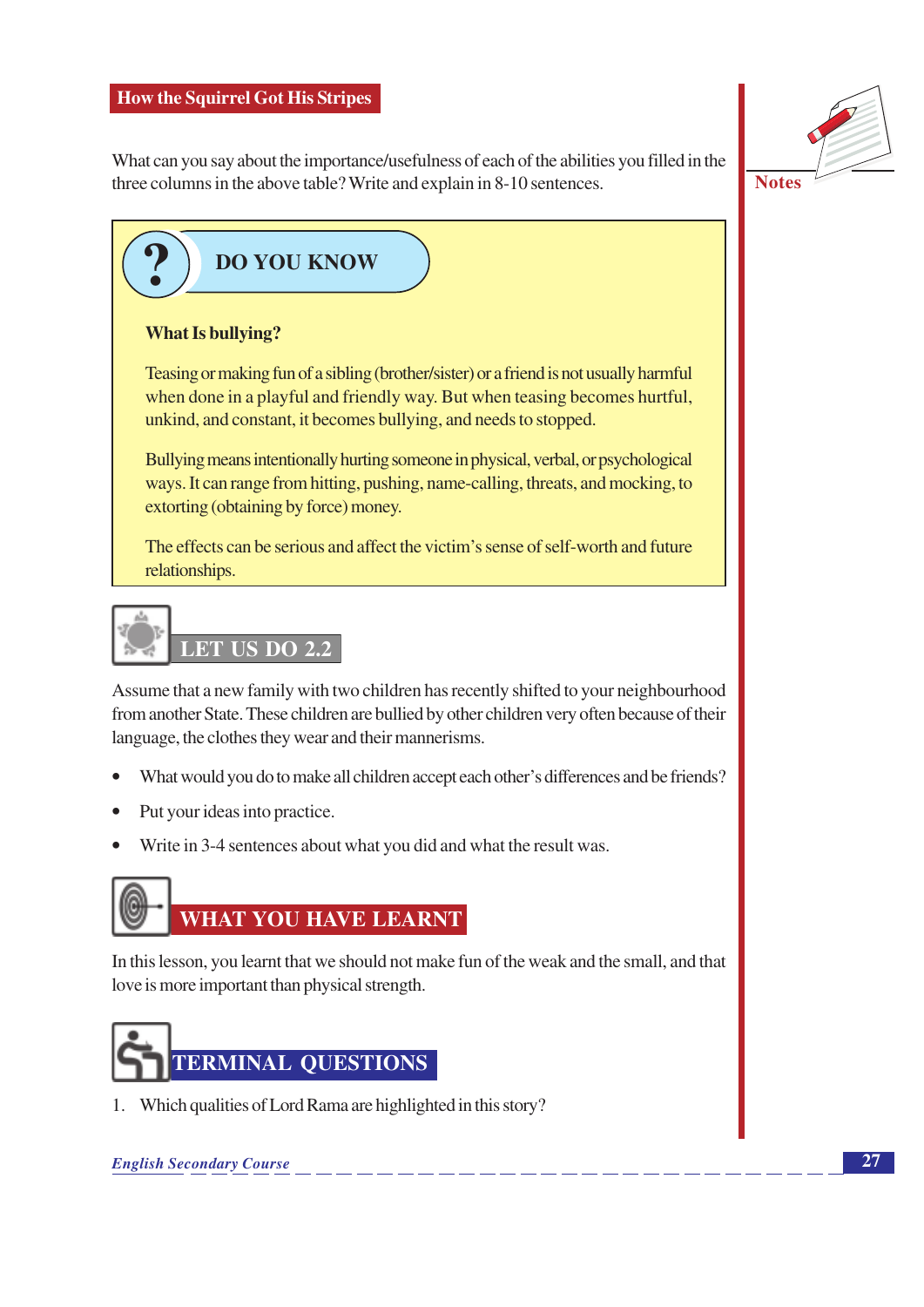

- 2. What is the message given through this lesson?
- 3. Have you ever had an experience in which a person surprised you by doing something which you thought he/she could not do? Describe the situation in 60-80 words.



### **2.2.1 PART 1**

### **INTEXT OUESTIONS 2.1**

- 1. The following steps were involved in building a bridge:
	- $\bullet$ pulling out rocks & heavy stones from the mountains
	- carrying the rocks & stones to the sea
	- cutting them into shape

| 2.   |          | <b>Monkey</b> | <b>Squirrel</b>                           |  |
|------|----------|---------------|-------------------------------------------|--|
| size |          | great \big    | small \little                             |  |
|      | voice    | loud          | small $\backslash$ weak $\backslash$ soft |  |
|      | strength | strong        | weak                                      |  |
|      | attitude | rude/impolite | polite                                    |  |

3. They thought the squirrel was foolish to think of building a bridge with pebbles and to think it could help in building the bridge.

### **2.2.2 PART 2**

### **INTEXT QUESTIONS 2.2**

- 1. The squirrel justified what he was doing by saying that he did not have much strength but he could still help by carrying pebbles because he wanted to help Lord Rama in whatever way he could.
- 2. The squirrel wanted to help in building the bridge because he had love for Lord Rama and wanted to show his love for Him.
- 3. Individual responses.
- 4. When one of the monkeys picked the squirrel up by the tail and threw him away, he fell into Lord Rama's hands.